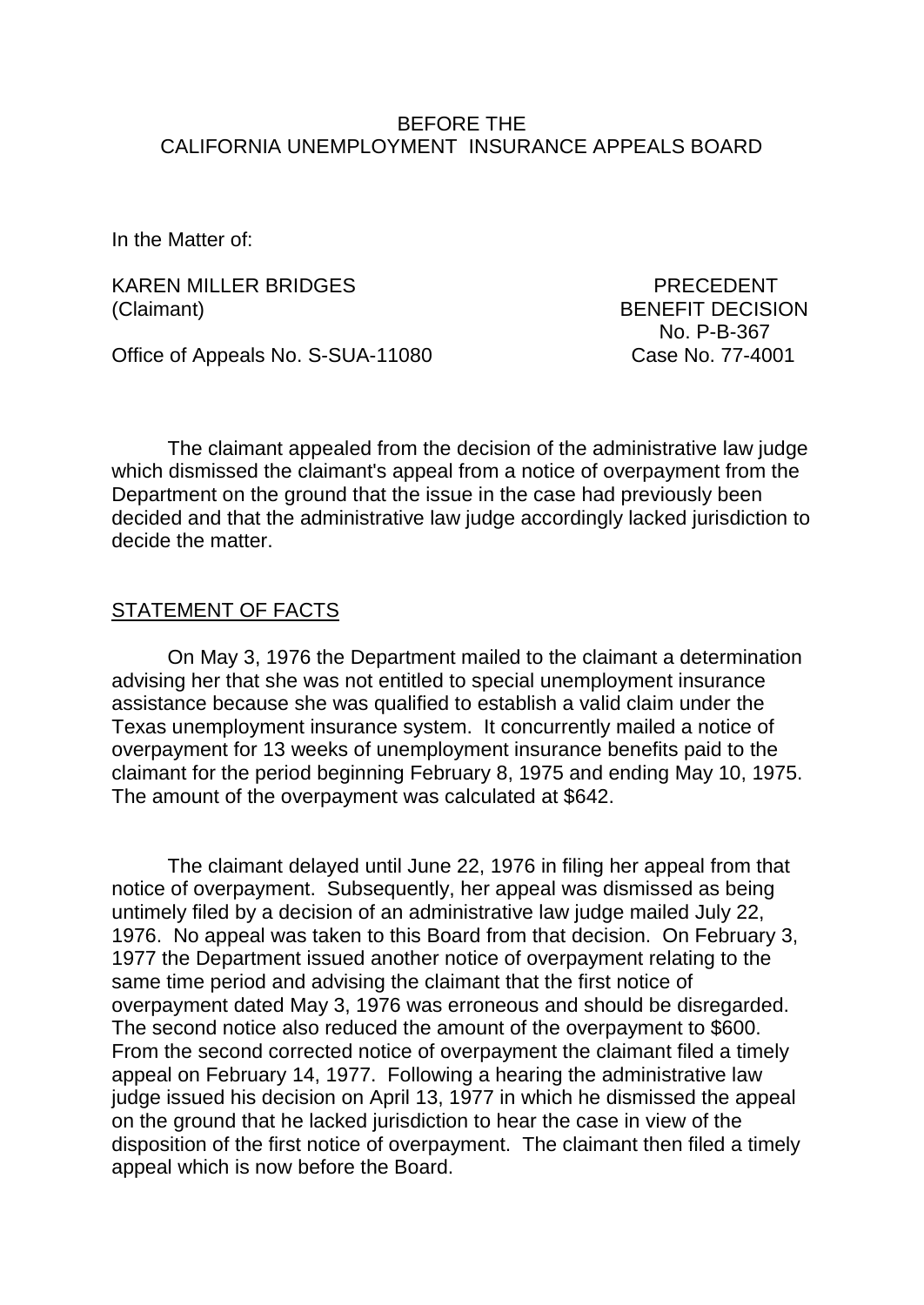## REASONS FOR DECISION

Section 1377 of the Unemployment Insurance Code provides in relevant part as follows:

"Within 20 days from the date of mailing or serving of the notice of overpayment, the person affected may file an appeal to a referee. . . ."

At the outset it is important to note that the cited statutory provision is unequivocal in providing for an appeal from a Department notice of overpayment. In the instant case two such notices are involved. The first notice of overpayment became final when the administrative law judge issued his decision from which the claimant did not appeal (section 1334, Unemployment Insurance Code). However, the Department, some nine months later, issued a second notice of overpayment altering the amount which it contended the claimant had been overpaid. This raised a whole new factual issue, to wit: Was the claimant overpaid \$600 rather than \$642, or some lesser (or greater) sum?

The crucial factor is that each Department determination by its very nature raised a new set of facts and circumstances which are challengeable by an appeal. To hold, as did the administrative law judge below, that there is no jurisdiction to consider an appeal from the last Department notice of overpayment, could have pernicious consequences. For example, if that Department determination, through erroneous calculation or otherwise, had been in the amount of \$6,000 rather than \$600, and the claimant's timely appeal was barred on the theory of no jurisdiction, there could indeed be a grave miscarriage of justice if the claimant could not be heard on the merits.

In our view the legislature wisely provided, in absolute terms, that a timely appeal will lie from any Department notice of overpayment - whether it be initial, corrective, additive, or reconsidered. In short, we are aware of no rule or statute which operates to deny a claimant a hearing in the circumstances under consideration. Accordingly, we must disagree with the conclusion of the administrative law judge that the issue before him had previously been decided, or that he lacked jurisdiction for that reason.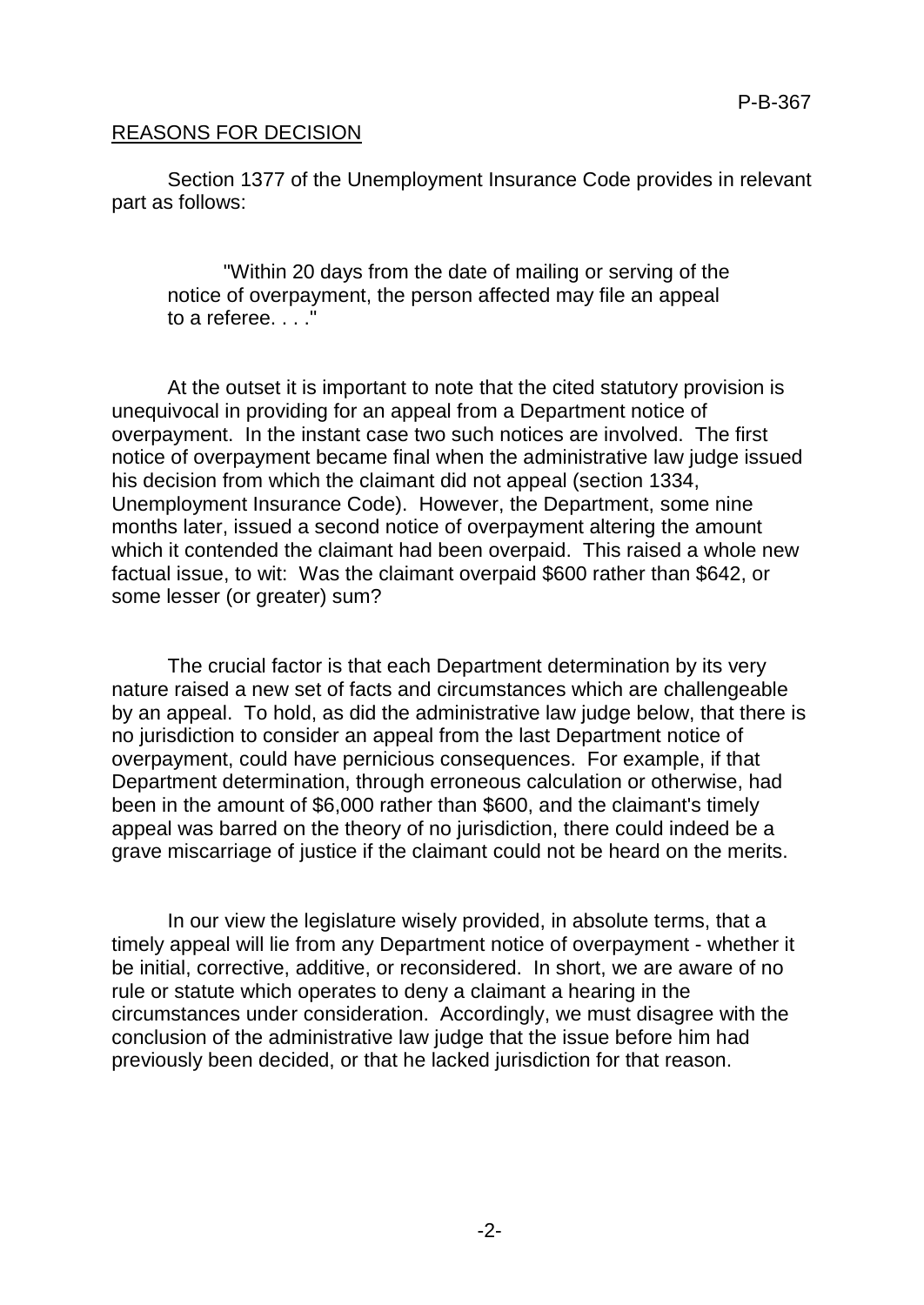Parenthetically, it is appropriate to observe that apparently the administrative law judge applied the doctrine of res judicata when he dismissed the claimant's appeal of February 14, 1977. We reach this conclusion as the reason given for the dismissal was, "The issue in this case has been previously decided and the undersigned has no jurisdiction to hear the matter."

Strictly speaking, the doctrine of res judicata gives conclusive effect to a former judgment of a court in subsequent litigation involving the same controversy, at least where it will not "defeat the ends of justice or important considerations of policy" (Greenfield v. Mather (1948), 32 Cal. 2d 23). Res judicata is applicable to administrative decisions of agencies which do not have the power to modify their decisions (Olive Proration etc. Com. v. Agric. etc. Com. (1941), 17 Cal. 2d 204, 209). Consequently, the doctrine applies to this Board as it may not review or reopen its final decisions (section 410, Unemployment Insurance Code).

The administrative law judge in the proceeding below evidently decided that the second notice of overpayment was not justiciable pursuant to the rules of res judicata, as the matter had been litigated and resolved against the claimant in the proceedings resulting from the first notice of overpayment. In this respect we believe the hearing judge was in error.

It is well established that res judicata has no application where a judgment has not been rendered on the merits (4 Witkin, California Procedure, Judgment, section 168, p. 3310). In the present case, the claimant's appeal from the first notice of overpayment was dismissed on the procedural ground of untimeliness, and there was no adjudication on the merits. Accordingly, the conclusion of the administrative law judge that the issue before him had been previously decided, and that he lacked jurisdiction for that reason, was erroneous, and the unequivocal language of section 1327 requires that the claimant be afforded a hearing.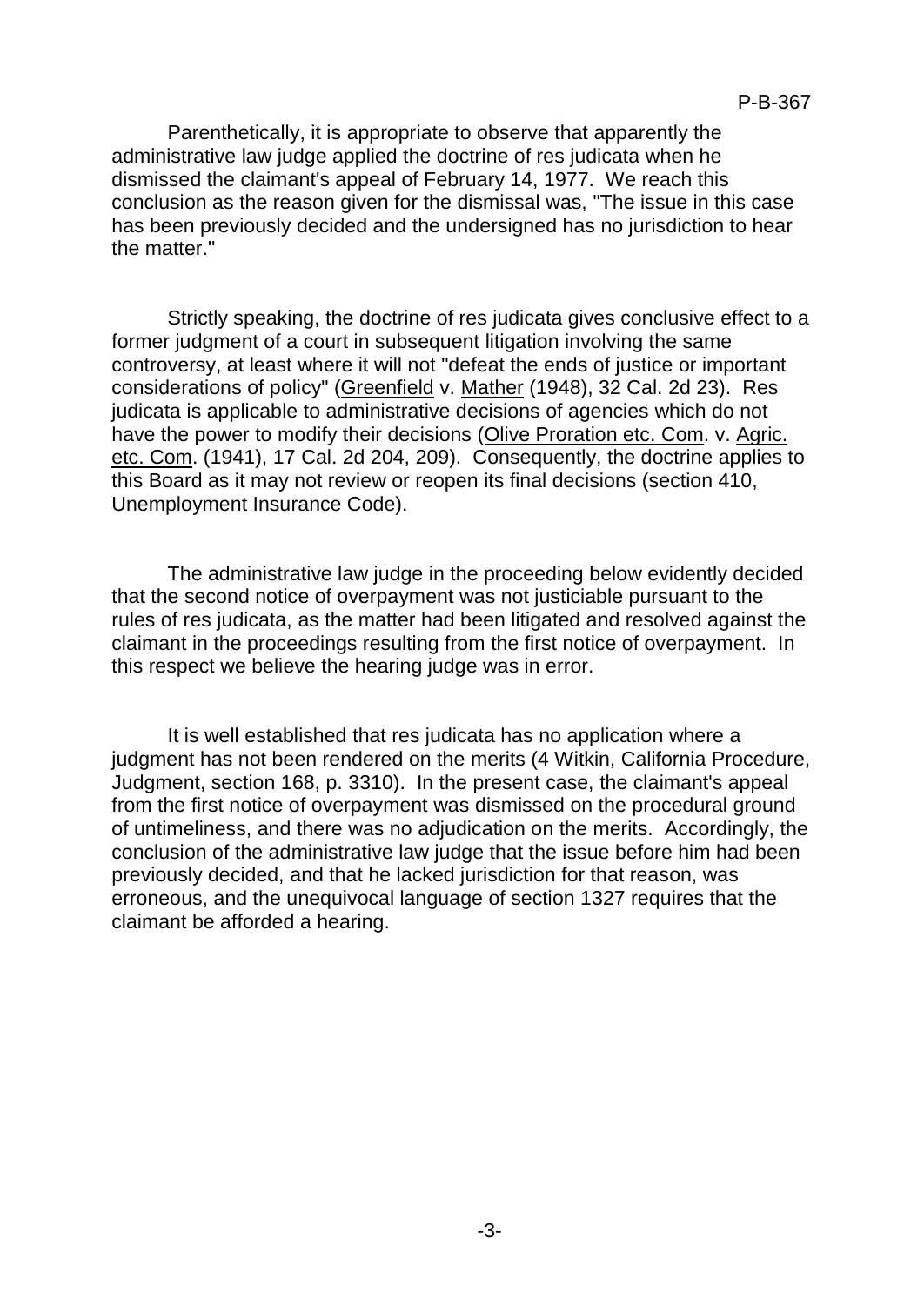## DECISION

The decision of the administrative law judge is vacated, and the case is remanded to the administrative law judge for a further hearing on the merits, including the issue of whether there was an overpayment, and if so whether recoupment would be against equity and good conscience, and for preparation of a decision.

Sacramento, California, October 20, 1977.

# CALIFORNIA UNEMPLOYMENT INSURANCE APPEALS BOARD

DON BLEWETT Chairperson

MARILYN H. GRACE

RICHARD H. MARRIOTT

HERBERT RHODES

Dissenting - Written Opinion Attached

HARRY K. GRAFE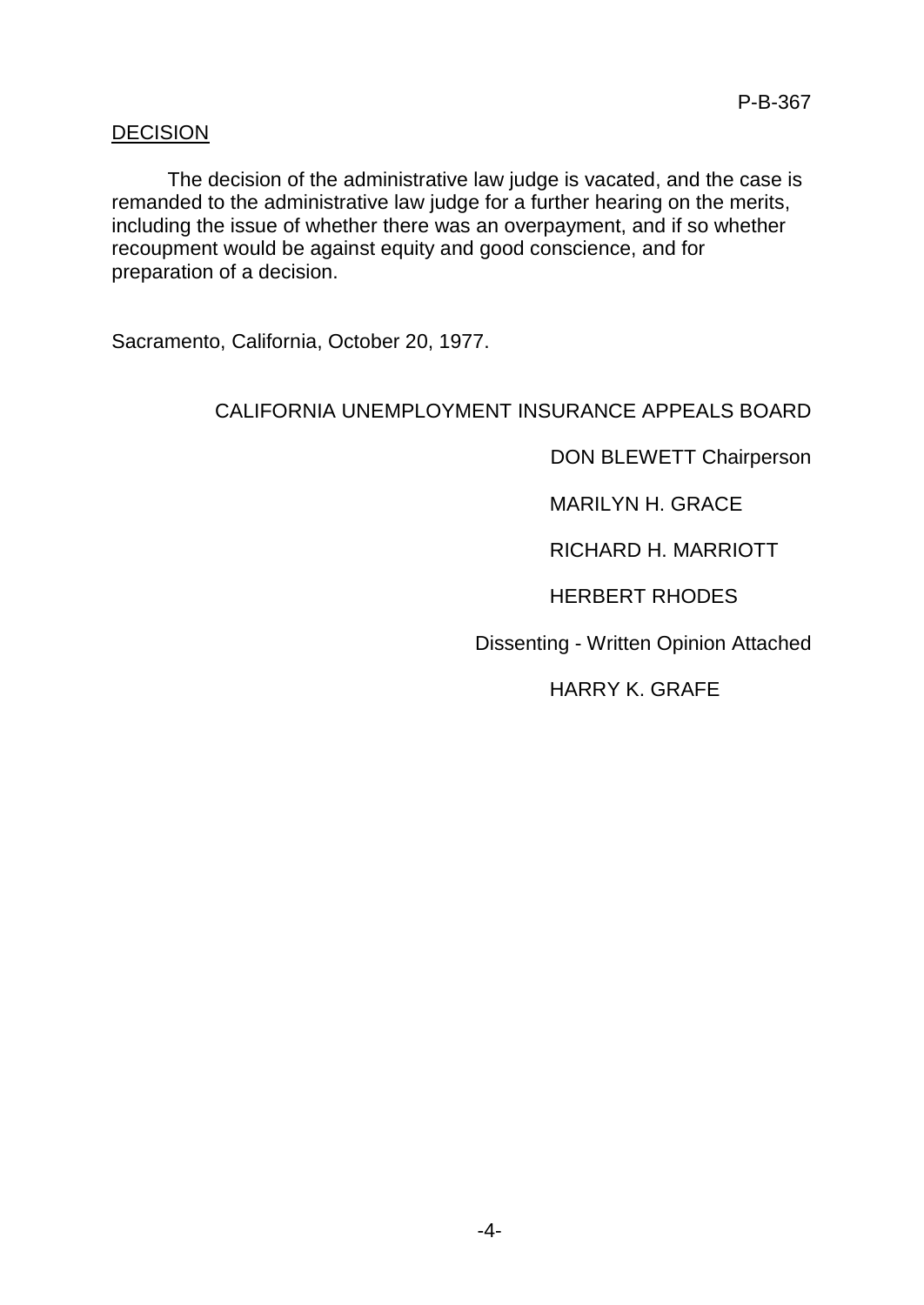## DISSENTING OPINION

#### I dissent.

The facts in this case are neither complex nor controverted. The Department on May 3, 1976 issued a notice of overpayment to the claimant in the amount of \$642. That assessment of overpayment became final on August 11, 1976 (if not earlier). Exactly nine months after the first notice of overpayment, on February 3, 1977, the Department issued a corrected notice of overpayment, but based on the same facts which precipitated the May 3, 1976 notice, but this time in the amount of \$600. The claimant appealed this February 3, 1977 notice of overpayment on February 14, 1977. Following a hearing thereon, the administrative law judge issued a decision on April 13, 1977 dismissing the appeal on the basis that: "The issue in this case has been previously decided and the undersigned has no jurisdiction to hear the matter." As a matter of law, the administrative law judge is correct and his decision should be affirmed.

§ 1094.5 of the Code of Civil Procedure requires the reversal of a decision of an administrative order (such as the Department's notice of overpayment) or decision (such as a decision of this Board or an administrative law judge) if the Department or agency "has proceeded without, or in excess of jurisdiction." Once the decision of an agency becomes final, the agency lacks jurisdiction to alter or modify it (see Olive Proration Program Committee v. Agricultural Prorate Commission (1941),17 Cal 2d 204). All of an agency's powers derive from specific authorizing provisions, statutory or constitutional; if those provisions prohibit the agency from reconsidering or reopening a case after a certain point, the agency simply lacks the power to proceed further (see Hollywood Circle, Inc. v. Department of Alcoholic Beverage Control (1961), 55 Cal 2d 728; Smith v. San Francisco (1970), 11 Cal. App. 3d 606; § 5.8, Deering, California Administrative Mandamus, California CEB 1966). Although in some other states administrative agencies are said to have implied or inherent power to vacate, reopen or modify a final decision (see Anno, 73 ALR 2d 943 (1960)), the California courts have upheld such power only if it is expressed in the statute (Heap v. Los Angeles (1936), 6 Cal 2d 405; Crestlawn Memorial Park Association v. Sobieski (1962), 210 Cal. App. 2d 43; § 4.52, Deering and Klein, California Administrative Agency Practice, California CEB 1970).